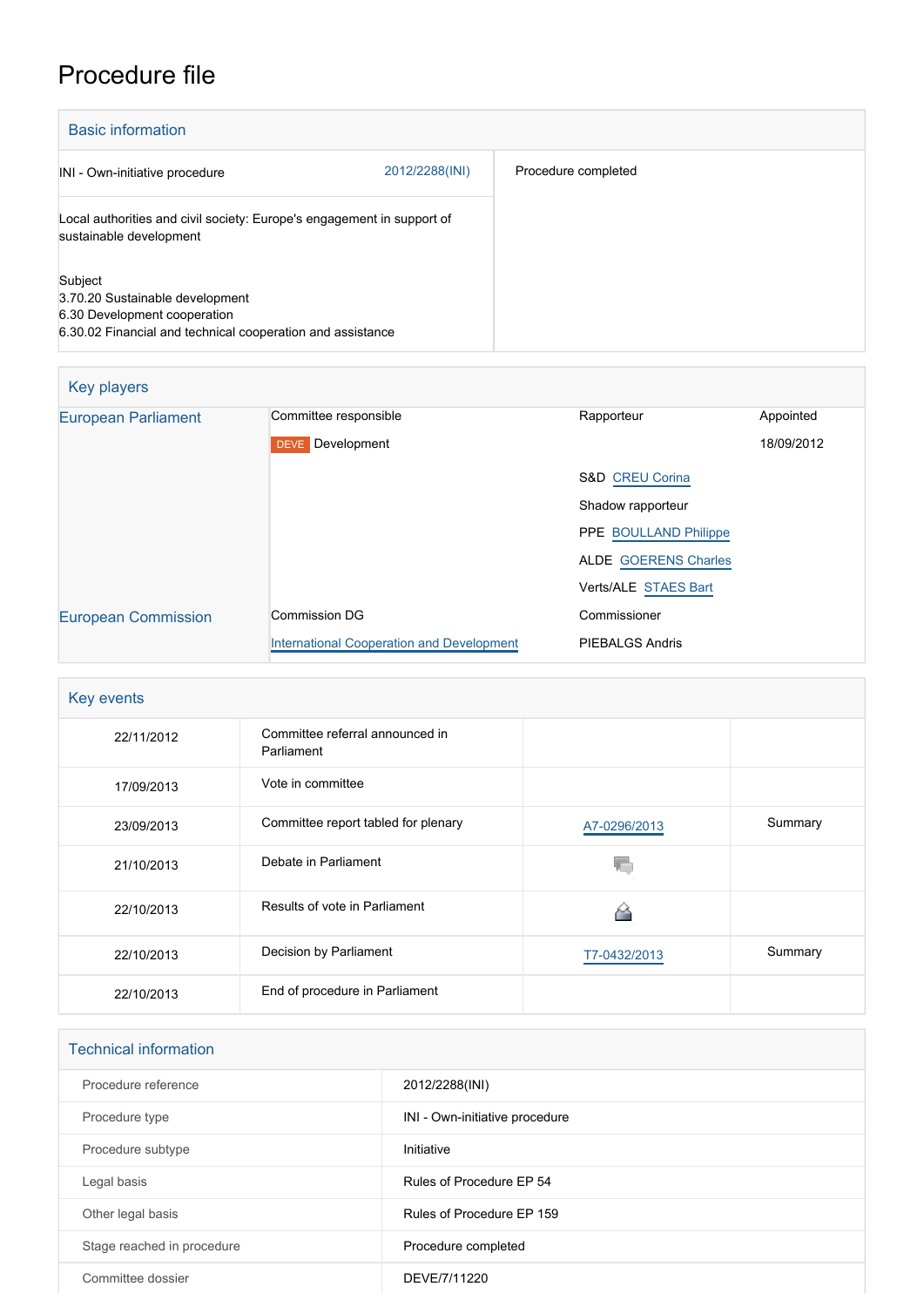| Documentation gateway                               |              |            |    |         |  |
|-----------------------------------------------------|--------------|------------|----|---------|--|
| Committee draft report                              | PE513.257    | 10/06/2013 | EP |         |  |
| Amendments tabled in committee                      | PE516,879    | 29/08/2013 | EP |         |  |
| Committee report tabled for plenary, single reading | A7-0296/2013 | 23/09/2013 | EP | Summary |  |
| Text adopted by Parliament, single reading          | T7-0432/2013 | 22/10/2013 | EP | Summary |  |
| Commission response to text adopted in plenary      | SP(2014)62   | 07/03/2014 | EC |         |  |

## Local authorities and civil society: Europe's engagement in support of sustainable development

The Committee on Development adopted the own-initiative report by Corina CRE?U (S&D, RO) on local authorities and civil society: Europes engagement in support of sustainable development.

The report welcomed the recent policy developments at EU and international level which are focused on a more ambitious partnership with civil society organisations (CSOs) and local authorities (LAs), founded:

- on a human rights based approach to development, including economic, social and cultural rights as well as international treaties on environment and biodiversity protection,
- and on the clear commitment to strengthening the democratic process and accountability.

Members considered that democratic ownership includes not only governments but also CSOs, LAs and national parliaments, which play crucial roles in linking citizens with government and in ensuring broad-based and democratic ownership of countries development agendas.

With a view to creating a favourable environment for civil society organisation and local authorities, the Commission and the European External Action Service (EEAS) are invited to:

- develop guidance and implementation plans to promote EU development cooperation in dialogue with CSOs and to further the implementation of the European Union Guidelines on Human Rights Defenders;
- mainstream the promotion of an enabling environment for CSOs and LAs and to consider this a priority for the EU's position in the ongoing negotiations on the post-2015 development framework.

The report encouraged the EU to promote institutionalised mechanisms for multilevel and multiple stakeholder dialogue and recommended that for each partner country the EU applies the provisions on consultations with LAs provided for in the Cotonou Agreement for ACP states.

Development effectiveness: Members called on the Commission and the EEAS to:

- allocate adequate resources in the future programming period, to allow CSOs and LAs from partner countries to monitor and analyse progress towards PCD at local, national and international level;
- promote a partnership for accountability for strategic cooperation between elected representatives at national and local level and CSOs;
- support the inclusion of LA representatives in the Steering Committee of the Global Partnership for Effective Development Cooperation.
- establish country RMs for LAs as well, and to consider the development of joint CSO and LA country RMs;
- adopt the sustainable development agenda, taking account of the fact that its three core components (environmental, social and economic) are equally important and inseparable parameters.

## The Union is invited to:

- make efficient use of knowledge-sharing and capacity-development methods, including the use of the transition experience of LAs in EU Member States;
- adopt a scaled-up agenda with a view to achieving a proportional increase in the effective experiences of projects and initiatives of both CSOs and Las financed by the EU.

Decentralisation and territorial approach to development (TAD): the report called on the Commission and the EEAS to establish a more ambitious policy dialogue with and within partner countries to promote TAD and a comprehensive approach to decentralisation. It stressed the importance of strengthening EU staff expertise and commitment, in particular at delegation level.

Education: recalling Parliaments written declaration on development education and active global citizenship, Members called on the Commission to:

- develop an overarching development education and awareness raising (DEAR) strategy;
- increase the financial resources which will be allocated in the future programming period to DEAR.

Programming documents and aid modalities: the report welcomed the Commission's engagement to systematically introduce political economy analysis at country level and recommends that this should include an analysis of the political and legal situation of CSOs and LAs.

The Commission is invited to:

- improve the coordination and complementarity between thematic and geographic programmes and instruments;
- encourage a wider participation of LAs in all DCI programmes;